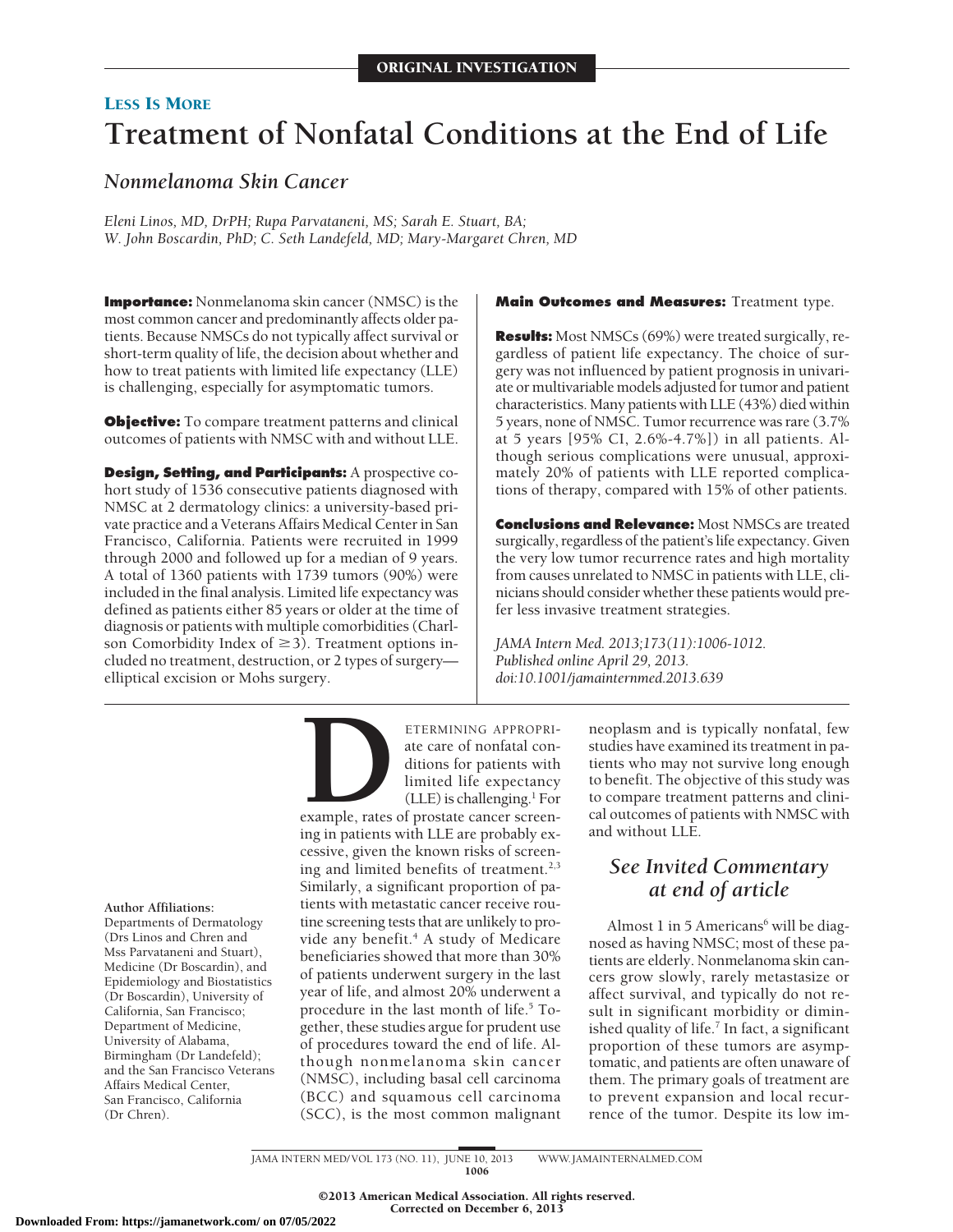pact on most patients, the high prevalence of NMSC and the fact that it is routinely treated, make it the fifth most costly cancer for Medicare.8,9

The current standard of care in the United States is to treat NMSCs, and no guidelines exist about whether physicians should consider patient age or functional status in choosing treatments.<sup>10</sup> Treatment decisions for patients with NMSC with LLE require consideration that the benefits of treatment may not occur within the patient's remaining life span, but any risks are immediate.

#### METHODS

#### **DESIGN, SETTING, AND PATIENTS**

We conducted a prospective cohort study of consecutive patients with NMSC diagnosed and treated in January 1999 through December 2000, and followed up for 10 years after treatment in a university-based dermatology practice (private) or the dermatology clinic of the nearby university-affiliated Veterans Affairs Medical Center (VAMC). Details of the study have been described elsewhere.<sup>11,12</sup> Overall, 1536 patients with 1993 NMSCs were eligible for our study (**Figure 1**). Our cohort was assembled based on histopathology records, including tumors treated by dermatology or other specialties. Eligible NMSCs were those biopsied with final histopathological diagnoses of BCC or SCC. After exclusions, the final cohort consisted of 1360 patients with 1739 tumors (Figure 1). The VAMC and the University of California, San Francisco, institutional review board approved this study.

#### **LIMITED LIFE EXPECTANCY**

We defined LLE based on age and medical comorbidities: patients of LLE were either 85 years or older or had a Charlson Comorbidity Index of  $3$  or higher.<sup>13</sup> The rationale for these criteria is that they indicate LLE: a person 85 years old in the United States has a median life expectancy of approximately 5 years,14 and a Charlson Comorbidity Index of 3 or higher indicates poorest survival and has been used to define poor prognosis.<sup>15,16</sup>

#### **TREATMENT TYPES**

Treatment types were categorized as the following: (1) Mohs micrographic surgery (Mohs); (2) simple elliptical excision (excision); (3) destruction, including electrodessication and curettage, cryotherapy, laser, or radiation; (4) other, including topical fluorouracil cream or other topical treatment; and (5) no treatment, which included patients who refused treatment or for whom no treatment was deemed necessary.

#### **DATA COLLECTION AND MEASURES**

Using structured data forms, trained research staff extracted data from clinician notes and pathology records. Patient data included age, sex, history of NMSC, organ transplantation, human immunodeficiency virus infection, and number of NMSCs on enrollment in the cohort. Tumor information included clinical descriptions, size, location, and histopathology. Tumors were classified according to the presence or absence of histological risk factors for recurrence,<sup>10</sup> and facial tumors were further categorized by location in the H-zone of the face, an area believed to be at higher risk for recurrence.<sup>17</sup> Information was also col-



**Figure 1.** Study flowchart.

lected about the clinic location (VAMC or private), and training level of the clinician who performed the biopsy (attending physician, resident physician, or nurse practitioner).

Before treatment, patients were also requested to complete a detailed survey that included items measuring income, education, and photosensitivity (Fitzpatrick skin type)<sup>18</sup> and patientreported Charlson Comorbidity Index.<sup>19</sup> We measured how much a tumor bothered the patient with the question, "Overall, during the past week how often have you been bothered by your skin cancer?" Seven response choices were anchored by "never" and "always." Responses to the global item were classified into 3 groups according to tertiles of bother: rarely (1 and 2), moderately (3 through 5), and frequently (6 and 7). Patients with multiple tumors were asked about the tumor that bothered them the most.

A total of 671 patients (43.7%) responded to the questionnaire. Compared with nonrespondents to the questionnaire, responders were slightly older (median age, 70 vs 68 years), more likely to be men (74.7% vs 69.2%), more likely to have had a previous NMSC (53.7% vs 46.4%), and had more frequent dermatology visits (1.7 vs 1.2). Respondents were more likely to have a tumor present on the central face (36.7% vs 32.4%). Follow-up information was available for 93.7% patients. Patients lost to follow-up were similar to those with follow-up in most features but were more likely to be female (38% vs 26%), to have worse mental health status (median Short Form-12 Mental Component Score, 41.2 vs 51.5), and to have BCC rather than SCC (89% vs 75%).

#### **CLINICAL OUTCOMES**

Outcomes of interest were treatment patterns, tumor recurrence, mortality, and complications. Data about tumor recurrence were determined from the medical record and patient examination. At a median of 9.0 years after treatment (interquartile range [IQR], 8.5-9.7) trained dermatologic nurse practitioners who were masked to treatment type reviewed the records. Additionally, consenting patients were examined a median of 8.6 years (IQR, 8.3-9.0) after therapy by a dermatologist masked to treatment type. If any suspicion of recurrence was noted, the patient was referred to a dermatologist for further assessment. For all tumors with evidence of recurrence by medical record review or examination, the entire record was reviewed again by an additional clinician masked to details from the original review. A tumor was defined as recurrent if the tumor type (BCC or SCC) and body location were identical to those of the pri-

JAMA INTERN MED/ VOL 173 (NO. 11), JUNE 10, 2013 WWW. JAMAINTERNALMED.COM 1007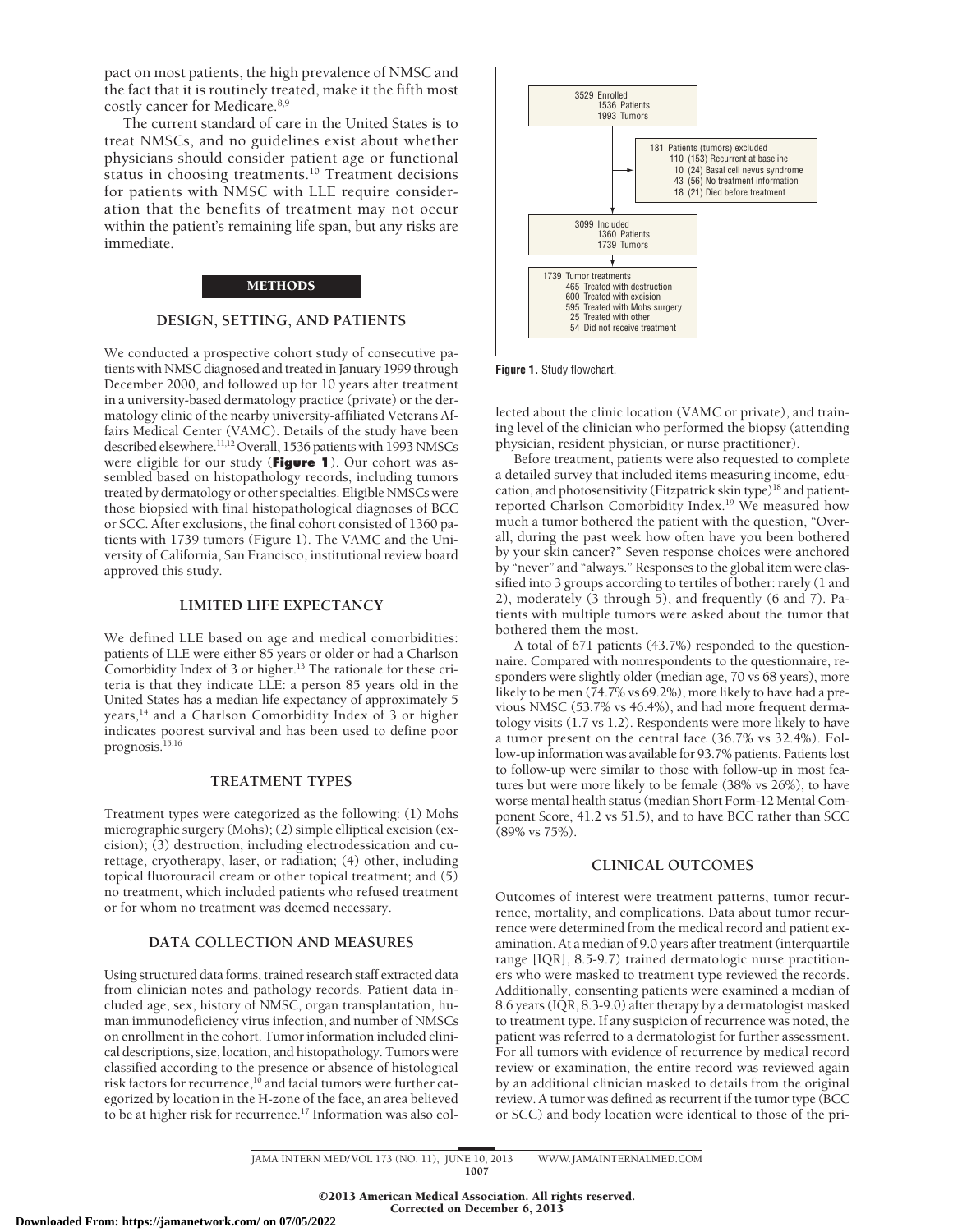#### **Table 1. Characteristics of NMSC Cohort According to LLE Category**

| <b>Characteristic</b>                                     | Overall Cohort, %<br>$(N = 1360)$ | LLE Subgroups, % <sup>a</sup> |                          |         |
|-----------------------------------------------------------|-----------------------------------|-------------------------------|--------------------------|---------|
|                                                           |                                   | Yes<br>$(n = 332)$            | <b>No</b><br>$(n = 536)$ | P Value |
| Patient                                                   |                                   |                               |                          |         |
| Age, median (IQR), y                                      | 69.0 (55.0-78.0)                  | 79.0 (69.0-86.0)              | 63.0 (52.0-74.0)         | < .001  |
| Sex, male                                                 | 72.7                              | 78.0                          | 72.6                     | .09     |
| Charlson Comorbidity Index, <sup>13</sup> median (IQR)    | $1.0(0.0-3.0)$                    | $6.0(3.0-7.0)$                | $0.0(0.0-1.0)$           | < .001  |
| Fitzpatrick skin type 1 or 2 <sup>18</sup>                | 39.0                              | 39.8                          | 38.8                     | .85     |
| History of prior NMSC                                     | 51.1                              | 55.7                          | 52.4                     | .38     |
| No. of NMSC at baseline, median (IQR)                     | $1.0(1.0-1.0)$                    | $1.0(1.0-1.0)$                | $1.0(1.0-1.0)$           | .68     |
| History of HIV                                            | 3.1                               | 3.0                           | 3.7                      | .71     |
| History of organ transplantation                          | 2.7                               | 4.5                           | 1.1                      | .003    |
| Annual income, <\$30 000                                  | 50.7                              | 63.1                          | 45.1                     | < .001  |
| Education, high school or less                            | 37.1                              | 46.5                          | 32.6                     | < .001  |
| Tumor                                                     | $n = 1739$                        | $n = 428$                     | $n = 678$                |         |
| Tumor diameter, mean (IQR), mm                            | $8.0(5.0-13.0)$                   | $9.0(6.0-15.0)$               | $8.0(5.0-12.0)$          | < .001  |
| Tumor on central face                                     | 35.1                              | 40.7                          | 34.1                     | .03     |
| Basal cell carcinoma                                      | 74.6                              | 63.1                          | 81.3                     | < .001  |
| Superficial pathology                                     | 30.7                              | 30.8                          | 30.2                     | .88     |
| High-risk histology, <sup>10</sup>                        | 19.3                              | 17.3                          | 21.7                     | .09     |
| Bothers patient frequently                                | 21.7                              | 27.5                          | 18.8                     | .03     |
| Care setting                                              |                                   |                               |                          |         |
| <b>Treated at VAMC</b>                                    | 39.5                              | 51.2                          | 41.0                     | .004    |
| Treated at private hospital                               | 60.5                              | 48.8                          | 59.0                     |         |
| Attending physician performed biopsy                      | 58.4                              | 44.6                          | $61.3 -$                 |         |
| Resident physician performed biopsy                       | 24.7                              | 37.6                          | 19.2                     | < .001  |
| Nurse practitioner performed biopsy                       | 16.9                              | 17.8                          | 19.5                     |         |
| No. of annual patient visits to dermatology, median (IQR) | $1.6(0.5-2.8)$                    | $1.9(0.7-3.1)$                | $1.7(0.6-3.0)$           | .18     |

Abbreviations: HIV, human immunodeficiency virus; IQR, interquartile range; LLE, limited life expectancy; NMSC, nonmelanoma skin cancer; VAMC, Veterans Affairs Medical Center.<br><sup>a</sup>The sum of the number of patients in LLE plus non-LLE is smaller than the total cohort because we had 492 missing data points for patient-reported Charlson

index, which is part of the definition of LLE.

mary tumor, and the lesion was described by the clinician as recurrent or previously treated.

Data about vital status were obtained from the medical record as well as the Center for Disease Control and Prevention's National Death Index<sup>20</sup> through 2009. Information about treatment complications was obtained both from review of the medical record and from patient questionnaires. At 3, 18, and 24 months after therapy, patients were asked to respond to the following item: "In your opinion, were there any complications of your treatment during or after the treatment itself?" and "If yes, how serious was the complication?" Choices included minimal, mild, moderate, very, or extremely serious. Patients were also asked to describe the complication.

#### **STATISTICAL ANALYSIS**

Characteristics of patients and tumors were compared between LLE and non-LLE subgroups using a  $\chi^2$  test for categorical characteristics and the Wilcoxon rank sum test for continuous characteristics. Unadjusted 5-year tumor recurrence and mortality rates (at 5 and 10 years) in the overall sample and by LLE status were calculated using the Kaplan-Meier method. Data were censored in the following way for each outcome: For recurrence, data were rightcensored at the last date on which a patient received any care; a patient was considered lost to follow-up if there was no record of -<br>care after treatment, and excluded from analyses related to the tumor recurrence outcome. For mortality, if a death date was not found in the National Death Index as of December 2009, the observation was right-censored to January 1, 2010. We also examined treatment patterns in patients who ultimately died within 2 years of diagnosis.

A multivariable regression model<sup>21</sup> was also fit to determine if LLE status influences treatment. Multivariable models adjusted for income of \$30 000/year or higher, college education, whether the tumor bothered the patient, history of NMSC and 2 or more NMSCs at enrollment, care setting (VAMC vs private), practitioner performing biopsy (attending vs resident vs nurse practitioner), tumor location, tumor diameter, histologic subtype, and high-risk histologic characteristics. A model that excluded LLE status and included age 85 years or older and Charlson Comorbidity Index of 3 or higher as 2 independent variables was also fit with the variables listed earlier. Relative risks and CIs were calculated using a modified Poisson approach with robust error variances.<sup>21</sup> We performed sensitivity analysis after multiple imputation under the assumption that the data were missing at random. Results were not different using imputation; therefore, we did not report these findings. We used a generalized estimating equation approach (Huber-White method) with independent working correlation structure to correct for multiple tumors from the same patient. Analyses were performed in R (version 2.13) and STATA (version 11.2; StataCorp Inc).

#### RESULTS

#### **COHORT CHARACTERISTICS**

**Table 1** lists the overall characteristics of cohort participants, which included 1360 patients with 1739 NMSCs. The median patient age was 69.0 years (IQR, 55.0-78.0

JAMA INTERN MED/ VOL 173 (NO. 11), JUNE 10, 2013 WWW. JAMAINTERNALMED.COM 1008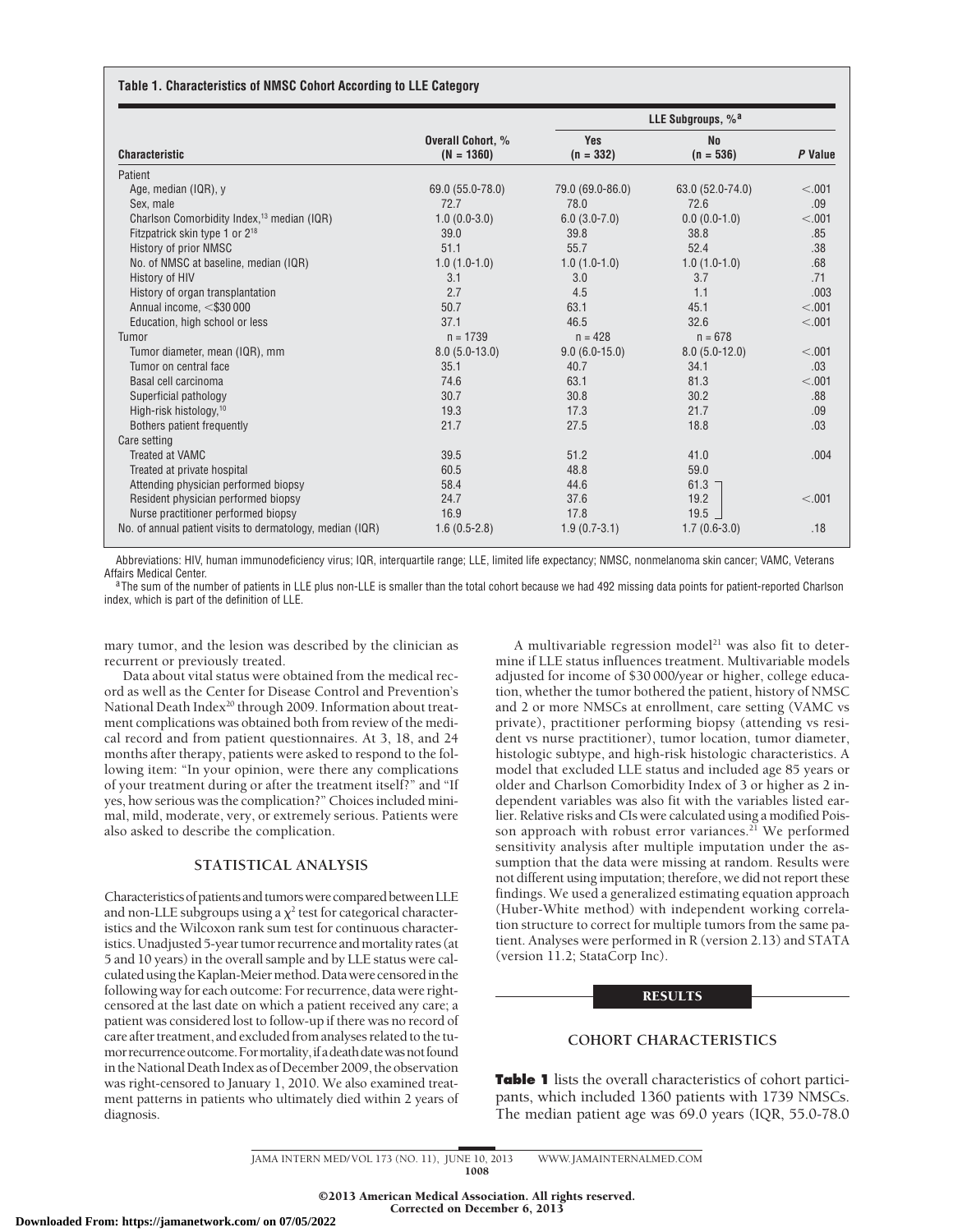| <b>Clinical Outcome</b>                | <b>Overall Cohort</b>                          | <b>LLE</b><br>(No. of Patients/No. of Tumors) |                        |  |
|----------------------------------------|------------------------------------------------|-----------------------------------------------|------------------------|--|
|                                        | (No. of Patients/No. of Tumors)<br>(1360/1739) | <b>Yes</b><br>(332/428)                       | <b>No</b><br>(536/678) |  |
| 5-y Tumor recurrence rate<br>Mortality | $3.7(2.6-4.7)$                                 | $3.7(1.5-5.9)$                                | $3.8(2.1-5.4)$         |  |
| $5-y$                                  | 22.6 (20.3-24.8)                               | 43.3 (37.7-48.4)                              | $11.0(8.3-13.6)$       |  |
| $10 - v$                               | 49.9 (45.9-53.7)                               | 76.8 (69.8-82.1)                              | $32.7(26.6-38.3)$      |  |
| Patient-reported complication rate, %  | 14.9                                           | 20.2                                          | 25.0                   |  |

Abbreviation: LLE, limited life expectancy.

years), and 72.7% were male. Overall, most patients had a Charlson Comorbidity Index of 1.0 (IQR, 0.0-3.0) and 22% of patients were frequently bothered by their tumor. A total of 332 patients with 428 tumors were classified as having LLE at baseline, based on advanced age and multiple comorbidities. As expected, patients with LLE were generally older and had more comorbidities than patients without LLE. Also patients with LLE had lower incomes and educational status and their tumors were larger and more likely to be SCCs and located on the central face. Also patients with LLE were more likely to report being bothered by their tumor than patients without LLE, although most patients were not bothered by their tumors.

#### **RECURRENCE AND MORTALITY**

Tumor recurrence follow-up was available for 1269 patients with 1618 tumors (93%). The 5-year recurrence rates were low in the entire cohort and in the LLE subgroup (3.7% [95% CI, 2.6%-4.7%] vs 3.7% [95% CI, 1.5%- 5.9%]) (**Table 2**). Of 14 patients with LLE whose tumors recurred, 9 died soon after their recurrence of other causes (median survival after recurrence, 21 months [IQR, 15-27 months]).

The 5-year mortality of the overall cohort was 22.6%; 43.3% of patients in the LLE subgroup died within 5 years compared with an 11.0% mortality for those without LLE  $(P < .001)$ . The overall 10-year mortality of the cohort was 49.9%; 10-year mortality was also significantly higher in the LLE subgroup compared with the non-LLE subgroup (10-year mortality,  $76.8\%$  vs  $32.7\%; P < .001$ ).

No patient died of a cause related to NMSC. The leading causes of death included ischemic heart disease and myocardial infarction, cerebrovascular disease, lung cancer, pneumonia and chronic respiratory diseases, prostate cancer, and Alzheimer disease.

#### **TREATMENT PATTERNS**

Overall, 68.7% of tumors underwent surgery; 34.2% underwent Mohs surgery, and 34.5% underwent simple excision. Another 26.7% were treated with destruction, which included cryotherapy, electrodessication and curettage, laser, and irradiation. A total of 3.1% received no treatment. Among patients with LLE, 70.1% underwent surgery (33.9% underwent Mohs surgery and 36.2% underwent simple excision). Of the



**Figure 2.** Percent of nonmelanoma skin cancers treated with Mohs, excision, destruction, other, or no treatment. LLE indicates limited life expectancy.

patients with LLE, 25.2% were treated with destruction. Among patients with LLE, 3.3% received no treatment. No significant difference was noted in treatment rates according to patient life expectancy (**Figure 2**). These results did not differ in stratified analyses according to BCC or SCC. Treatment patterns differed between sites, with more surgery (Mohs plus excision) performed at the VAMC compared with private clinics (multivariable adjusted relative risk [RR], 0.87; 95% CI, 0.77-1.00; *P* = .04).

We also examined treatment patterns in patients who died within 2 years of initial treatment. In this group, we also found high levels of surgical treatment (66.7% of all tumors underwent surgery: 28.7% underwent Mohs surgery and 38.0% underwent simple excision).

## **COMPLICATIONS**

Data about patient-reported complications was obtained from the questionnaires. Overall, 671 patients and 212 patients with LLE responded to the questionnaire. A total of 203 unique patients (15% of the total cohort and 30% of 671 respondents to this item) reported a complication after treatment for NMSC. Sixty-seven complications occurred in patients with LLE (20% of the LLE subgroup and 32% of 212 respondents to this item in the LLE subgroup). The most common medical complications described by

JAMA INTERN MED/ VOL 173 (NO. 11), JUNE 10, 2013 WWW. JAMAINTERNALMED.COM 1009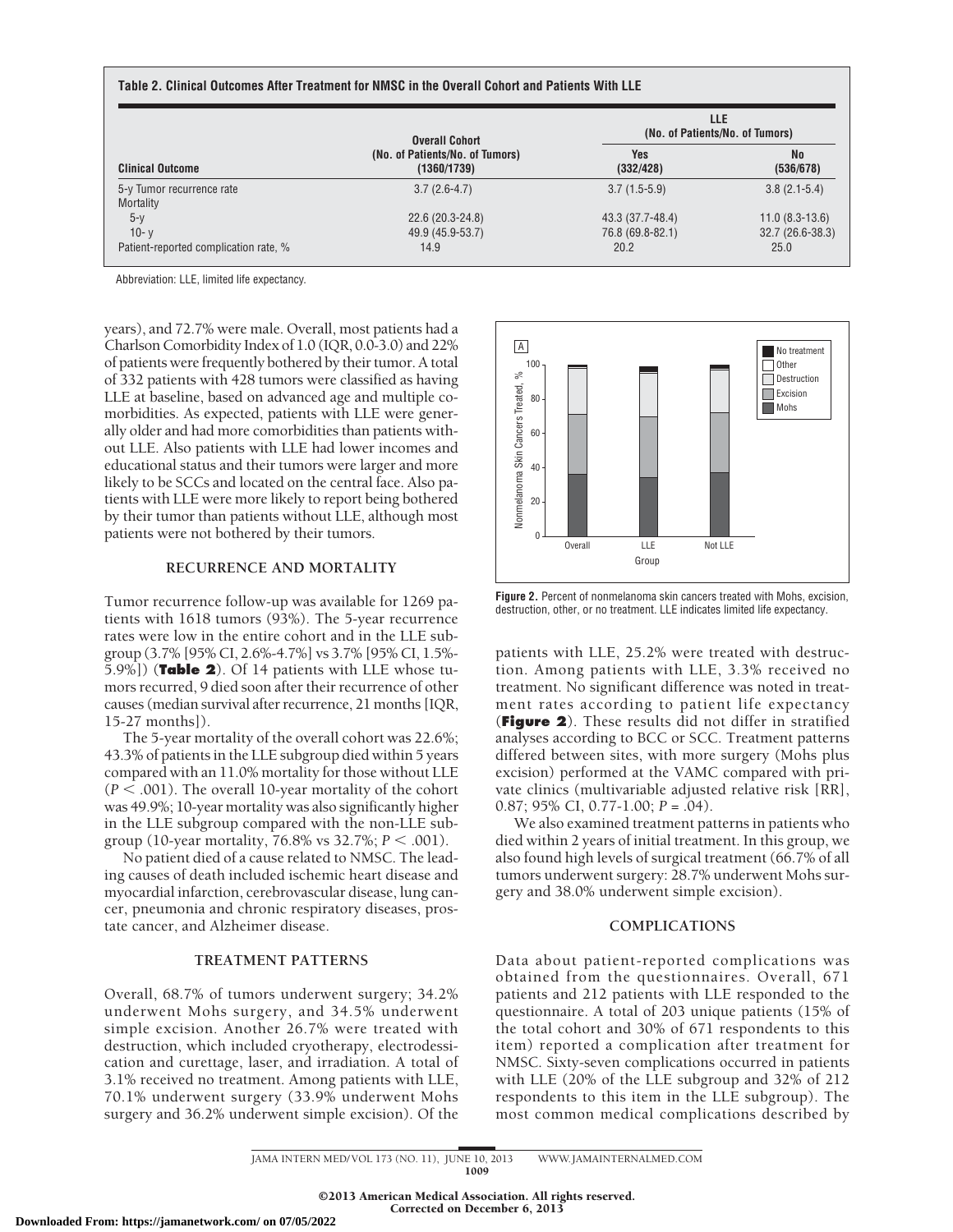#### **Table 3. Unadjusted and Multivariable Adjusted Relative Risk of Receiving Surgical Treatments (Excision and Mohs) According to Category of LLE**

| Variable                                                        | <b>Unadjusted RR</b><br>(95% CI) | P Value | <b>Multivariable Adjusted RR</b><br>$(95\% \text{ Cl})^a$ | P Value   |
|-----------------------------------------------------------------|----------------------------------|---------|-----------------------------------------------------------|-----------|
| Prognosis                                                       |                                  |         |                                                           |           |
| <b>LLE</b>                                                      | $0.98(0.89-1.08)$                | .73     | $0.95(0.85-1.06)$                                         | .35       |
| Age $\geq$ 85 y                                                 | $1.05(0.93-1.19)$                | .46     | $1.10(0.90-1.33)$                                         | .35       |
| Multiple comorbidities                                          | $0.98(0.88-1.08)$                | .67     | $0.92(0.82 - 1.03)$                                       | .16       |
| Patient                                                         |                                  |         |                                                           |           |
| Sex, male                                                       | $0.97(0.89 - 1.06)$              | .49     |                                                           |           |
| Income $\geq$ \$30 000/y                                        | $0.91(0.83 - 1.00)$              | .04     | $1.04(0.91 - 1.18)$                                       | .59       |
| College education                                               | $0.83(0.76-0.91)$                | < .001  | $0.87(0.78-0.97)$                                         | .009      |
| <b>History of NMSC</b>                                          | $0.91(0.85 - 0.99)$              | .02     | $1.00(0.91-1.10)$                                         | .99       |
| $\geq$ 2 NMSCs at enrollment                                    | $0.80(0.72-0.88)$                | < .001  | $0.97(0.87 - 1.09)$                                       | .70       |
| <b>Bother</b>                                                   |                                  |         |                                                           |           |
| Moderately: reference rare                                      | $1.07(0.95 - 1.21)$              | .30     | $1.08(0.95-1.23)$                                         | .24       |
| Frequent: reference rare                                        | $1.12(0.98-1.27)$                | .09     | $1.16(1.03-1.31)$                                         | .02       |
| Tumor                                                           |                                  |         |                                                           |           |
| Tumor diameter $\geq$ 10 cm                                     | $1.03(0.96-1.10)$                | .39     | $1.12(1.00-1.26)$                                         | .09       |
| Tumor on central face                                           | $1.50(1.40-1.60)$                | < 0.001 | $1.42(1.29-1.58)$                                         | < .001    |
| SCC: reference group BCC                                        | $1.04(0.96-1.12)$                | .39     | $1.12(0.99-1.26)$                                         | .07       |
| High-risk histology <sup>10</sup>                               | $1.47(1.39-1.56)$                | < .001  | $1.37(1.25-1.49)$                                         | < .001    |
| Care setting                                                    |                                  |         |                                                           |           |
| Private, reference group VAMC                                   | $0.85(0.79-0.92)$                | < .001  | $0.87(0.77-1.00)$                                         | .04       |
| Nurse practitioner performed biopsy, reference group: attending | $1.11(1.02-1.22)$                | .02     | <b>NA</b>                                                 | <b>NA</b> |
| Resident performed biopsy, reference group: attending           | $1.11(1.01-1.23)$                | .04     | $0.93(0.82 - 1.06)$                                       | .27       |

Abbreviations: BBC, basal cell carcinoma; LLE, limited life expectancy; NA, not applicable; NMSC, nonmelanoma skin cancer; RR, relative risk; SCC, squamous cell carcinoma; VAMC, Veterans Affairs Medical Center.

a Multivariable model adjusted for LLE status, income, education, history of and multiple NMSCs at enrollment, care setting (university-affiliated clinic vs VAMC), and practitioner performing biopsy (attending vs resident), tumor on the central face, tumor diameter greater than 10 mm, histologic subtype, and high-risk histologic characteristics. In addition to these variables, models of patient prognosis included either LLE alone, or age 85 years or older, and Charlson Comorbidity Index of 3 or higher without LLE status.

patients on the questionnaires related to poor wound healing and symptoms including numbness and itching and pain. No significant differences were noted in the types of complications reported by LLE compared with that of the overall cohort.

#### **PREDICTORS OF SURGICAL TREATMENT**

The probability of undergoing surgery for NMSC was the same in patients with LLE as in those with longer life expectancy (**Table 3**). Even after adjusting for multiple patient, tumor, and care setting characteristics, LLE was unrelated to the choice of surgery for NMSC, with relative risks close to 1 and nonsignificant *P* values. This finding remained true in univariate and multivariable models.

#### **DISCUSSION**

We found that regardless of patients' life expectancy, most NMSCs were treated; and most were treated surgically. The decision to treat surgically was not influenced by patients' relatively poor prognoses in multivariable models adjusted for tumor and patient characteristics. Most patients with LLE were not often bothered by their tumors, and among patients with LLE, approximately 1 in 5 reported a complication within 2 years after treatment. Finally, approximately half the patients with LLE died within the first 5 years after treatment, and all causes of death were unrelated to NMSC. These findings suggest that many patients may not live long enough to benefit from treatment of NMSC but are at risk for treatmentrelated complications.

A symptomatic or medically dangerous NMSC tumor (eg, tumor eroding into vital structure) should be treated, regardless of life expectancy.10,22 However, treatment of asymptomatic tumors—those that do not bother the patient—may not be indicated. The first questions the patient and clinician face are: *Should we biopsy this lesion?* And, *If this biopsy is positive for NMSC, should we treat it*? If the answers are *yes*, the question that follows is: *Which treatment is best for this particular patient?* considering his or her benefits, risks, and preference. Although data from this study cannot definitively answer these questions, opening this discussion is overdue.

Given their high mortality and low tumor recurrence rates, it is unclear if patients with LLE who receive a surgical procedure for NMSC will benefit significantly compared with patients who receive less invasive treatments. Mohs surgery can be time consuming, often requiring several hours to complete while patients are awake. In a randomized trial, Essers et al<sup>23</sup> reported a mean of 3 hours to complete Mohs surgery, compared with 1 hour for excision. Mohs surgery may be especially problematic for frail patients with LLE who are unable to tolerate extended procedures. Additionally, because patients with LLE often require assistance with activities of daily living, wound care after surgery may be especially difficult for this group. This fact may explain the higher rates of patient-reported complications noted in the LLE subgroup.

JAMA INTERN MED/ VOL 173 (NO. 11), JUNE 10, 2013 WWW. JAMAINTERNALMED.COM 1010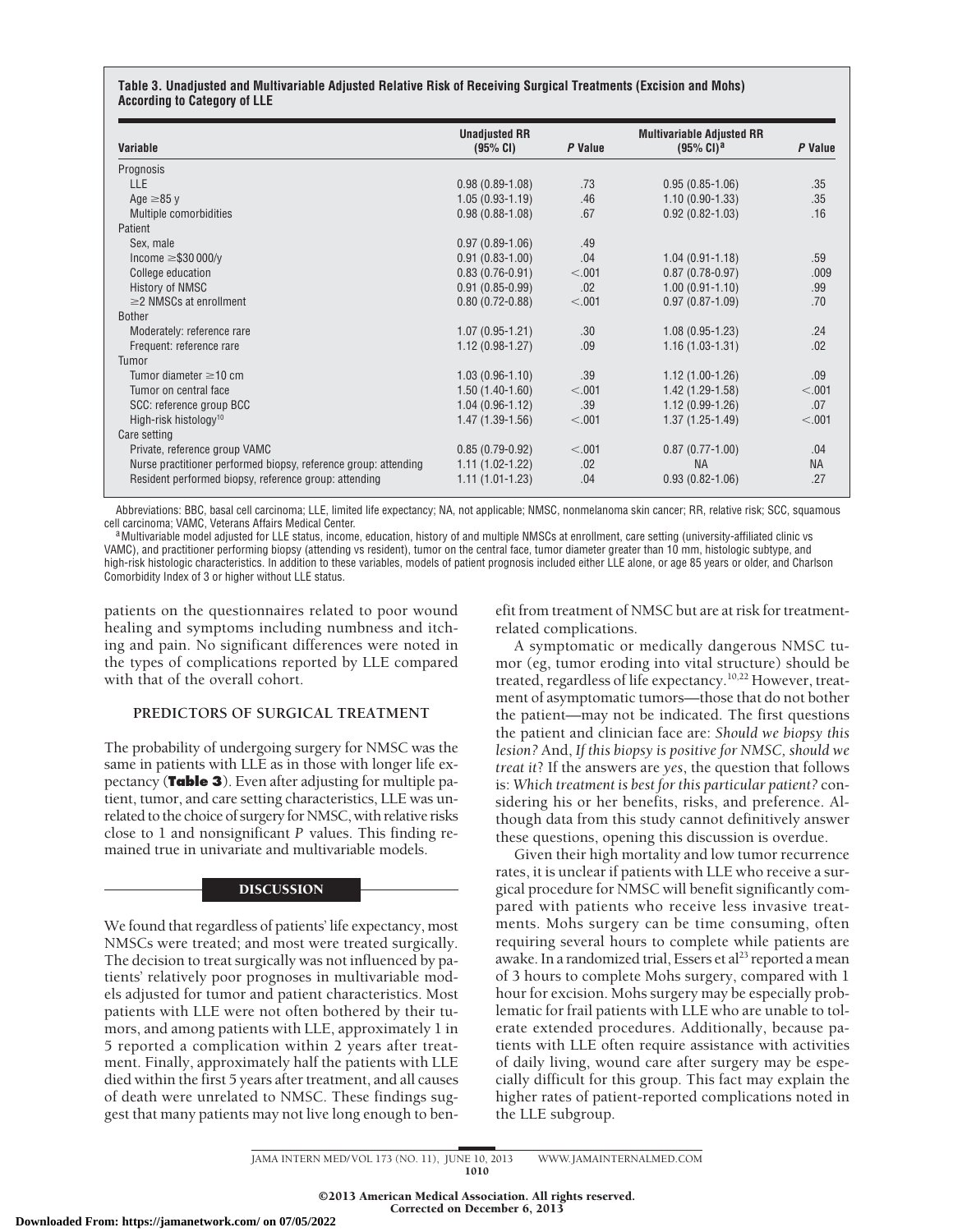Recent studies have highlighted the debate about appropriate use of medical procedures, including screening tests, and treatments at the end of life.<sup>2-5</sup> The underlying argument of these studies is that at the end of life, benefits of screening and treatment may not outweigh potential risks because patients may not live long enough to benefit, and the complications of treatment may diminish quality of life. One important criticism of this premise is that death cannot be predicted accurately for any individual patient, and physicians do not want to deny potentially beneficial care. Our study provides useful evidence for clinicians facing this treatment choice dilemma with their patients, as it focuses on a cancer whose natural history is generally benign, where treatment itself may be discretionary. In addition, our study captured information about individual patient outcomes, including complications, recurrence, time to death, and cause of death. Therefore, we were able to contribute to this debate with both population and individual-level data.

The major limitation of this study is its observational design. Because treatment was not assigned randomly, it is possible that unmeasured factors could have influenced treatment choices in the LLE subgroup. For example, we did not measure patient preference for a particular treatment. However, we did measure tumor burden and qualityof-life measures that did not suggest that NMSCs are more bothersome in patients with LLE. Our study is limited to a single city, and about half of our cohort was from the VAMC (which differed significantly in treatment patterns compared with private clinics).<sup>11</sup> Therefore, our findings may not be generalizable to the United States as a whole. However, recent publications highlighting the rapid rise in procedures for NMSC suggest a similar treatment distribution nationally.<sup>24</sup> Furthermore, our study observed treatment as part of regular patient care, and not in the context of a trial, which makes our findings more likely to be representative of routine clinical practice. We only included patients who were biopsied, although in clinical practice it is possible that some patients are not biopsied even if NMSC is suspected. Finally, although our definitions of LLE were highly correlated with mortality, a significant proportion of patients with LLE lived past 5 years, confirming that prognostication for any individual patient is difficult.

In conclusion, most NMSCs were treated surgically in patients with LLE, and treatment choices were unaffected by patient prognosis. These results persisted even after adjusting for multiple tumor and patient characteristics. One in 5 patients with LLE reported a treatmentrelated complication. Given the very low tumor recurrence rates and high mortality rates in this patient population, we believe consideration of life expectancy should enter into treatment decisions. No guidelines address treatment of NMSC for the specific group of patients with LLE. We hope that this study will open the debate to optimal treatment decisions for NMSC, facilitating shared decision making and informed discussion about patient prognosis.

**Accepted for Publication:** January 14, 2012.

**Published Online:** April 29, 2013. doi:10.1001 /jamainternmed.2013.639

**Correspondence:** Eleni Linos, MD, DrPH, Department of Dermatology, 2340 Sutter St, Room N421, Mail Code Box 0808, San Francisco, CA 94143-0808 (linose@derm .ucsf.edu).

**Author Contributions:** *Study concept and design:* Linos, Parvataneni, and Chren. *Acquisition of data:* Stuart and Chren. *Analysis and interpretation of data:* Linos, Parvataneni, Boscardin, Landefeld, and Chren. *Drafting of the manuscript:* Linos. *Critical revision of the manuscript for important intellectual content:* All the authors. *Statistical analysis:* Linos, Parvataneni, and Boscardin. *Obtained funding:* Linos and Chren. *Administrative, technical, and material support:* Linos and Stuart. *Study supervision:* Linos.

**Conflict of Interest Disclosures:** Dr Chren is a consultant for Genentech, Inc.

**Funding/Support**: This study was supported in part by Award KL2RR024130 from the National Center for Research Resources (Dr Linos), by grants R01 AR 054983 and K24 AR052667 from the National Institute of Arthritis and Musculoskeletal and Skin Diseases, National Institutes of Health (Dr Chren), and by a Career Development Award from the American Skin Association and Dermatology Foundation (Dr Linos).

**Previous Presentation:** This study was presented at the Sixth International Dermato-Epidemiology Association Congress; August 27, 2012; Malmo, Sweden.

#### **REFERENCES**

- 1. Fuchs VR. The doctor's dilemma—what is "appropriate" care? *N Engl J Med*. 2011;365(7):585-587.
- 2. Walter LC, Bertenthal D, Lindquist K, Konety BR. PSA screening among elderly men with limited life expectancies. *JAMA*. 2006;296(19):2336-2342.
- 3. Walter LC, Covinsky KE. Cancer screening in elderly patients: a framework for individualized decision making. *JAMA*. 2001;285(21):2750-2756.
- 4. Sima CS, Panageas KS, Schrag D. Cancer screening among patients with advanced cancer. *JAMA*. 2010;304(14):1584-1591.
- 5. Kwok AC, Semel ME, Lipsitz SR, et al. The intensity and variation of surgical care at the end of life: a retrospective cohort study. *Lancet*. 2011;378(9800):1408- 1413.
- 6. Miller DL, Weinstock MA. Nonmelanoma skin cancer in the United States: incidence. *J Am Acad Dermatol*. 1994;30(5, pt 1):774-778.
- 7. Chen T, Bertenthal D, Sahay A, Sen S, Chren MM. Predictors of skin-related quality of life after treatment of cutaneous basal cell carcinoma and squamous cell carcinoma. *Arch Dermatol*. 2007;143(11):1386-1392.
- 8. Housman TS, Feldman SR, Williford PM, et al. Skin cancer is among the most costly of all cancers to treat for the Medicare population. *J Am Acad Dermatol*. 2003;48(3):425-429.
- 9. Mudigonda T, Pearce DJ, Yentzer BA, Williford P, Feldman SR. The economic impact of non-melanoma skin cancer: a review. *J Natl Compr Canc Netw*. 2010; 8(8):888-896.
- 10. Basal cell and squamous cell skin cancers [updated 2012]. 2010. http://www .nccn.org. Accessed May 18, 2010.
- 11. Chren MM, Sahay AP, Sands LP, et al. Variation in care for nonmelanoma skin cancer in a private practice and a Veterans Affairs clinic. *Med Care*. 2004;42 (10):1019-1026.
- 12. Chren M-M, Torres JS, Stuart SE, Bertenthal D, Labrador RJ, Boscardin WJ. Recurrence after treatment of nonmelanoma skin cancer: a prospective cohort study. *Arch Dermatol*. 2011;147(5):540-546.
- 13. Charlson ME, Pompei P, Ales KL, MacKenzie CR. A new method of classifying prognostic comorbidity in longitudinal studies: development and validation. *J Chronic Dis*. 1987;40(5):373-383.
- 14. Arias E. *United States Life Tables, 2000. National Vital Statistics Reports.* Hyattsville, MD: National Center for Health Statistics; 2002.
- 15. Yourman LC, Lee SJ, Schonberg MA, Widera EW, Smith AK. Prognostic indices for older adults: a systematic review. *JAMA*. 2012;307(2):182-192.

JAMA INTERN MED/ VOL 173 (NO. 11), JUNE 10, 2013 WWW. JAMAINTERNALMED.COM 1011